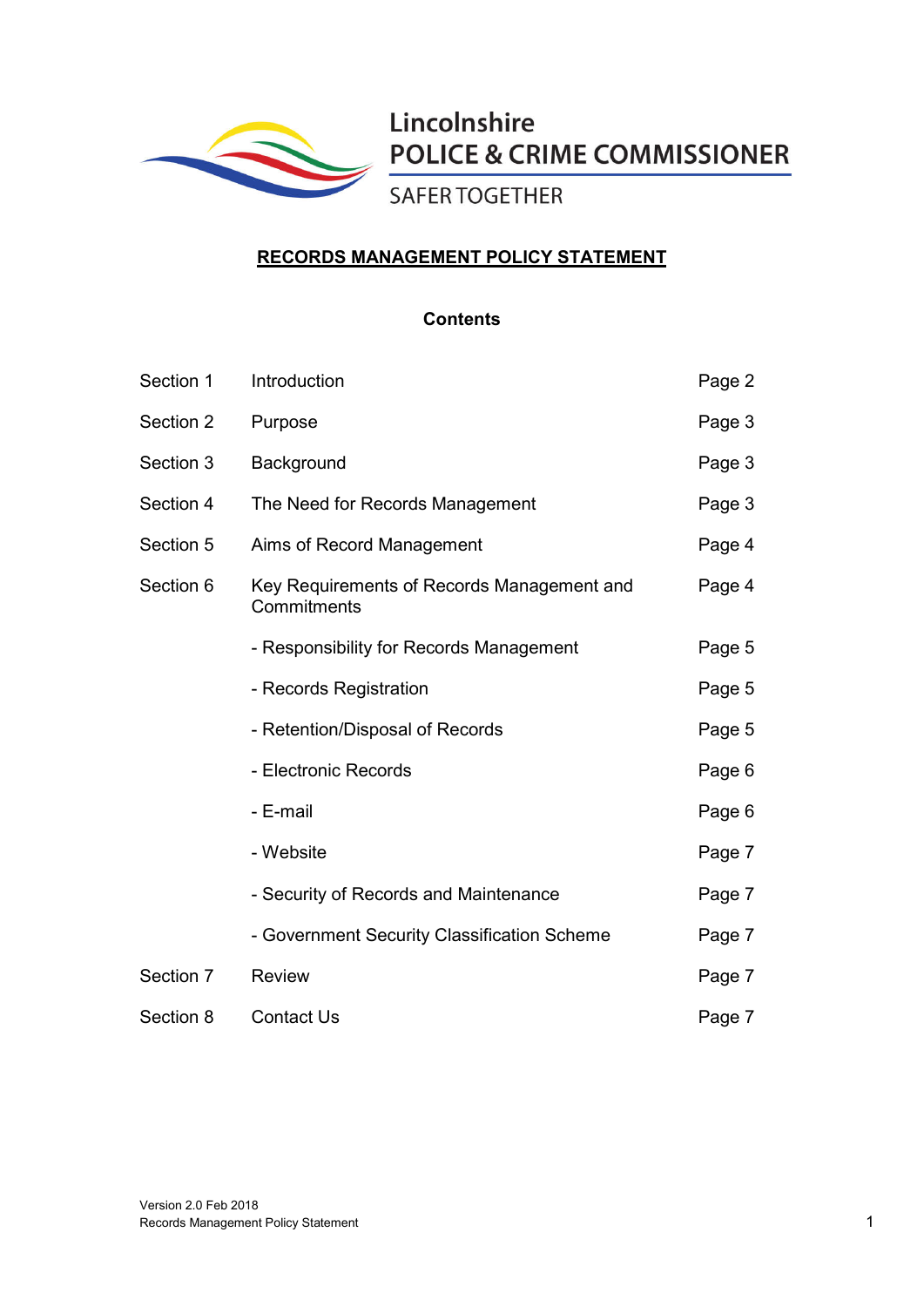### **1. Introduction**

- 1.1 All organisations generate records which must be collected, maintained and revised over time, but public authorities have an additional responsibility to be accountable for their actions to the public. Therefore, their records must be accurate, reliable and capture authentic details of transactions and the policy for management of those records must protect the rights of privacy, confidentiality and security. This applies to the management of records in all formats or media, whether created or received.
- 1.2 Effective records management is essential to support compliance with the Freedom of Information Act ("the Act") 2000, the Section 46 Records Management Code ("the Code") issued under the Act and the Data Protection Act 1998.
- 1.3 A public authority which does not know what information it holds, or which knows that it has it, but cannot find it, will not be able to respond properly to the requirements of the Act. Publication Schemes set out what information each public authority will make available to the public on a routine basis without waiting for a request to be received. If a class of information is in a Publication Scheme the public authority will be under a statutory duty to make it available according to the terms set out in the Scheme. Without good records management systems, public authorities will have difficulty meeting the commitment in their schemes.
- 1.4 A public authority that continues to hold personal information beyond its rightful use, because it does not have a robust mechanism for disposing of it at the correct time or for "retiring" it for preservation at the Public Records Office, will fall foul of the Data Protection Act.
- 1.5 An integrated approach to records must aim to manage them through their whole life from creation through to final disposal. The proper management of records will be the responsibility of everyone in the organisation, to the extent that they create them or use them in their daily work.
- 1.6 This document sets out an outline and statement of intention for a records management policy for the Office of the Police and Crime Commissioner ("the OPCC") for Lincolnshire.
- 1.7 The Records Management Policy Statement along with the Record Retention and Disposal Policy set out how the OPCC intends to fulfil its statutory obligations under the Act and Section 46 of the Code.
- 1.8 The policy statement will be kept under review as appropriate strategies are agreed and implemented in order to enable detailed records management systems to be designed.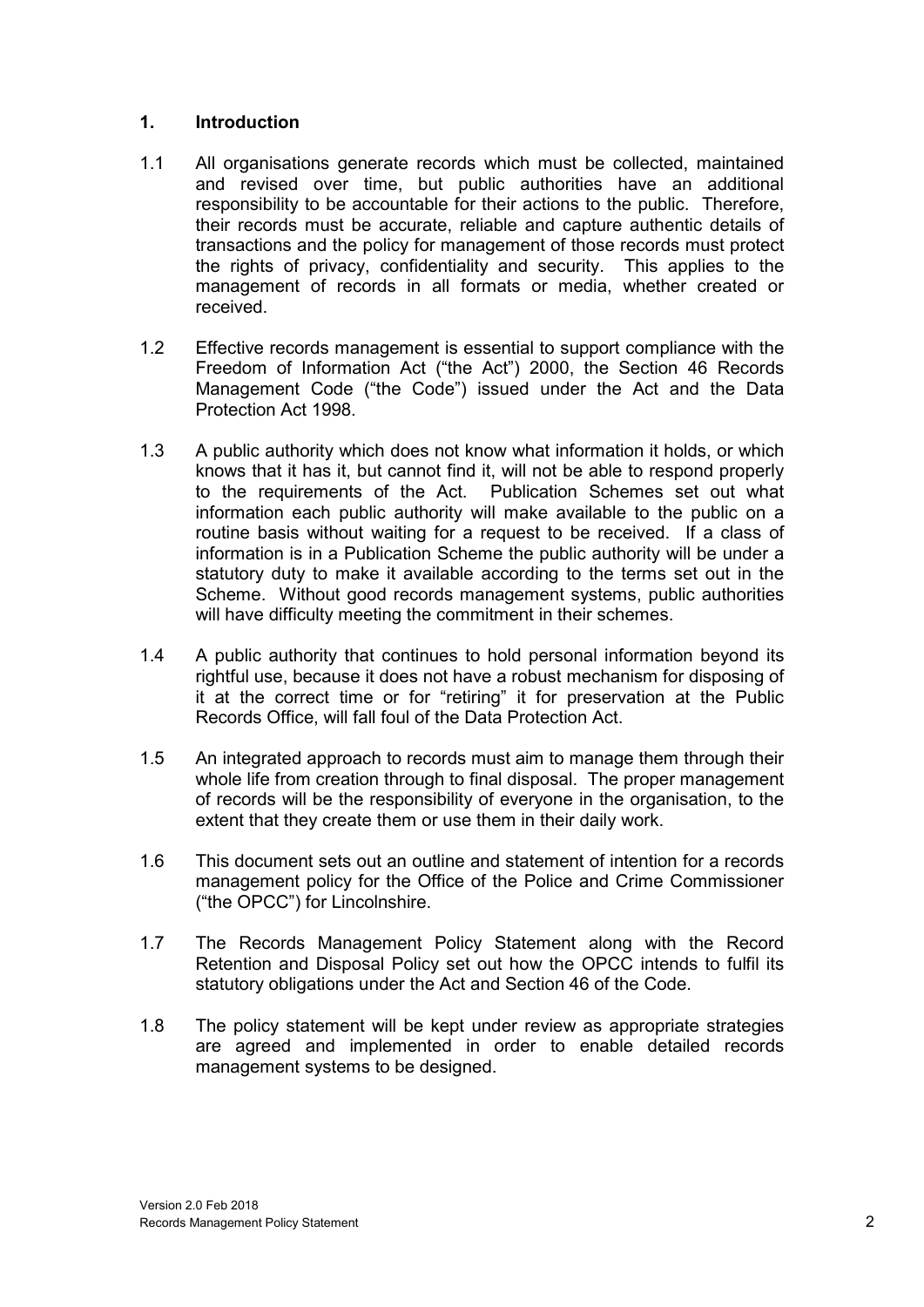# **2. Purpose**

2.1 The goal of any statement/policy on records management should be:

*"the creation and management of authentic, reliable and useable records, capable of supporting business functions and activities for as long as they are required…"* (ISO 15489-1, clause 6.2)

2.2 The Lord Chancellor's Code of Practice on the management of records under the Freedom of Information Act 2000 is intended to support the objectives of the FOI legislation by outlining the practices which should be followed by public authorities in relation to the creating, keeping, managing and disposal of their records. This policy intends to highlight the key areas that need to be considered in order to develop records management practices which are compliant with the Code.

### **3. Background**

- 3.1 Records can be classed as: *"recorded information, in any form, created or received and maintained by an organisation or person in the transaction of business or conduct of affairs and kept as evidence."*
- 3.2 The OPCC holds a large amount of records all of which are important sources of information and are vital to its operation. Management of these records is an administrative discipline which controls all aspects of the life cycle of the record from creation, through to disposal in an appropriate manner.

#### **4. The Need for Records Management**

- 4.1 There are a number of pieces of legislation which relate to the effective management of the OPCC's records, including:
	- The Freedom of Information Act 2000 (the FOIA) provides a statutory right of access to information held by public authorities (subject to exemptions). There is an associated Code of Practice on Records Management with which authorities are obliged to comply.
	- The Data Protection Act 1998 ("the DPA") entitles individuals to access their personal information which is being processed by another, upon request. Records should be managed in compliance with the procedures under the DPA audit policy.
	- The Local Government Act 1972 ("the LGA") provides that (principal Council's) must make proper arrangements with respect to any documents which belong to or are in the custody of the (Council) or any of its officers.
	- The Public Records Act (the "PRA") ensures that all records are subject to effective management systems.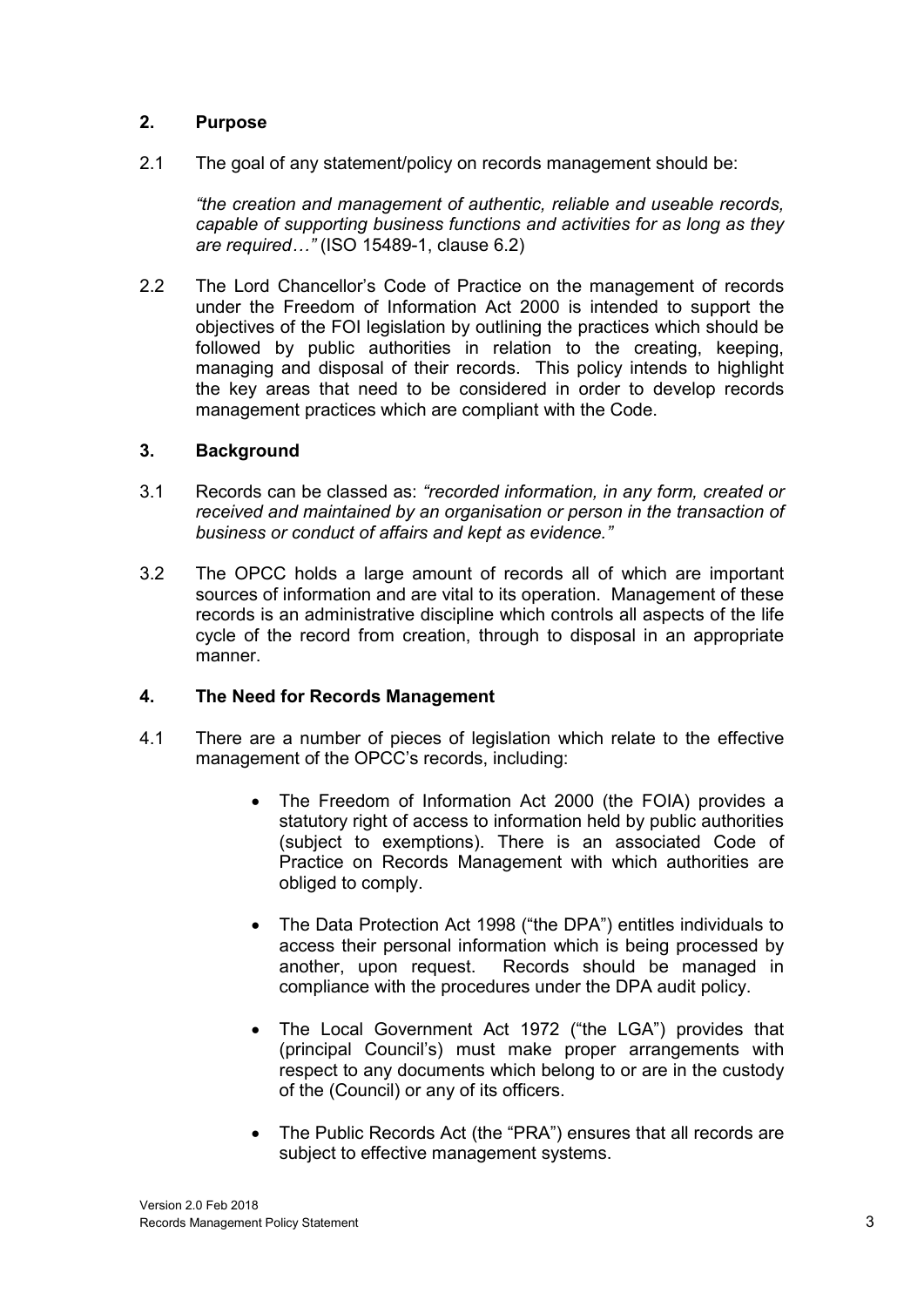- The Human Rights Act 1998 gives legal effect in the UK to the fundamental rights and freedoms contained in the European Convention of Human Rights (Sections 2 and 8).
- The Equality Act 2010 ensures that no person will be treated less favourable on the various grounds outlined in the Act.

### **5. Aims of Records Management**

- 5.1 A records management system should aim to ensure:
	- that records are present:
	- that they can be easily accessed;
	- that they can be interpreted with ease;
	- that the record is a reliable representation of that which it is supposed to document;
	- that the qualities of the document can be maintained despite any alterations or adaptations over time.

#### **6. Key Requirements of Records Management and Commitments**

- 6.1 The OPCC is committed to the creation, storage, management and eventual disposal of records in a manner which accurately documents the functions of the OPCC and is compliant with this policy.
- 6.2 The OPCC is committed to providing a programme for records management and making it a key function within the OPCC. The programme should cover responsibility for all types of records from creation to disposal and will be, as far as is reasonably possible, adequately resourced and supported. The programme will encompass records in all media and will be organisation wide. Once appropriate strategies have been devised, it will be possible to design the management systems in details.
- 6.3 Effective records management will also enable the OPCC to:
	- make better use of space and storage facilities, both physically and electronically;
	- make better use of staff time;
	- have improved control over records;
	- comply with best practice and other OPCC policies; and
	- reduce costs.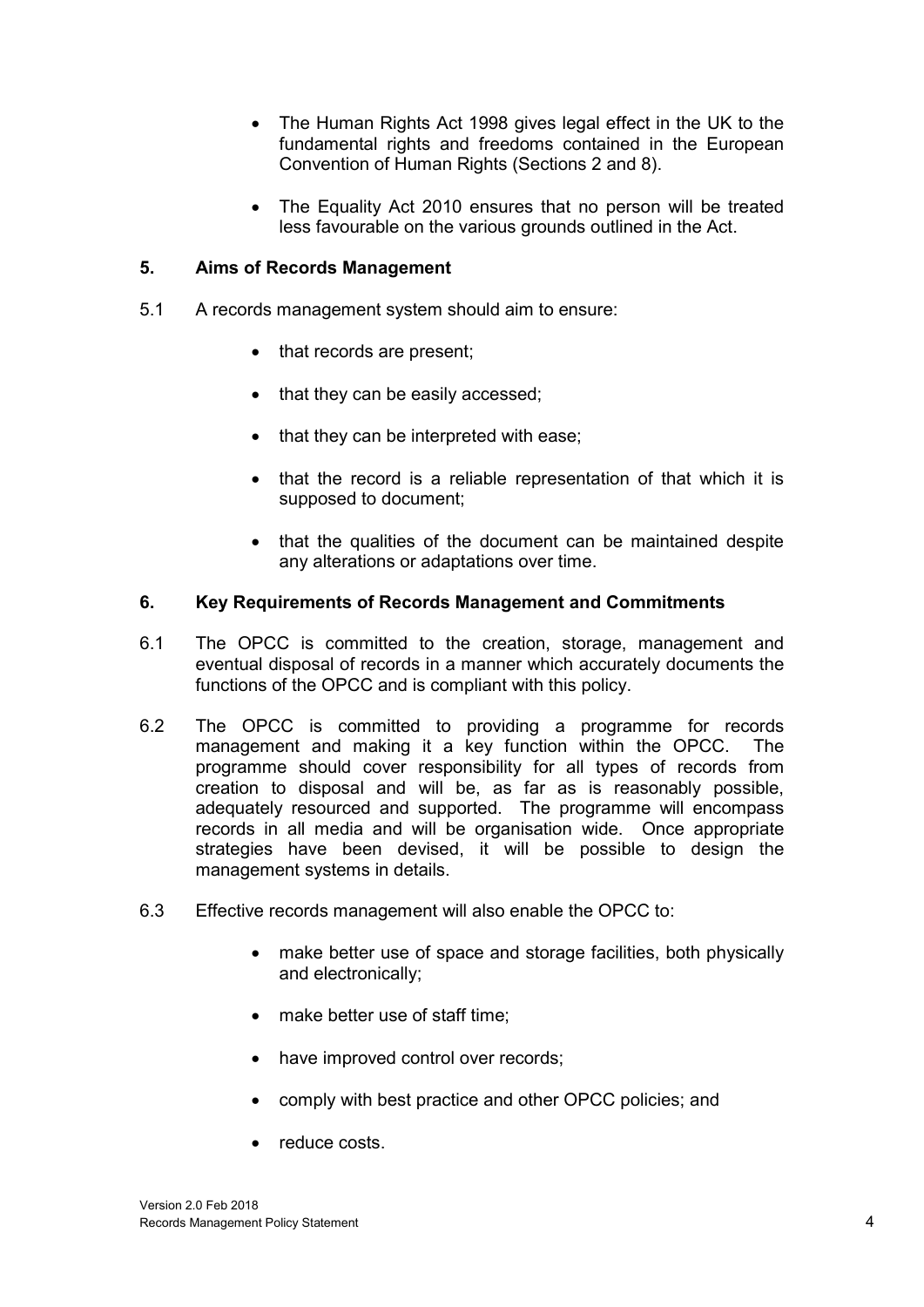### **6.4 Responsibility for Records Management**

- 6.4.1 It is the role of the OPCC Chief Executive to endorse this policy, support the resultant policies and provide resources.
- 6.4.2 The Corporate Administration Officer will be designated as taking the lead role and being responsible for the function of records management. The OPCC will appoint/designate staff to assist with this function and they shall have appropriate skills and receive relevant training.
- 6.4.3 All staff who create, receive and use records will have records management responsibilities at some level.

#### **6.5 Records Registration**

- 6.5.1 When establishing a records management programme and system of registration it is first necessary to establish the activities, functions and structures of the OPCC. Information surveys/audits will, therefore, be carried out in order to determine what is required in order to implement a system for managing records. The audit will assess the main series of records held and relate them to the activities and functions of the OPCC.
- 6.5.2 The OPCC will ensure that it has in place adequate mechanisms for documenting its activities and registering its records. Rules will be developed to ensure that records can be quickly and easily accessed and this will include the implementation of systems to register, index and classify documents. This system will be implemented across the various areas of the OPCC work to achieve uniformity.
- 6.5.3 The system of record keeping will include rules for referencing, indexing and, where necessary, security marking records. In designing a management system regard should be had to both existing records as well as planning for records which will be created in the future.
- 6.5.4 In order to maintain records efficiently there should be a tracking system in place so that the location of particular records can be established and they can be easily retrieved.
- 6.5.5 The person responsible for the maintenance of this policy statement will develop guidance on the indexing and registration of records.

#### **6.6 Retention/Disposal of Records**

- 6.6.1 Disposal of records will take place in accordance with the Record Retention and Disposal Policy. This policy has been developed to meet all statutory obligations of the OPCC.
- 6.6.2 Once records are selected for disposal in accordance with the Retention Schedule attached to the policy the method of disposal should be appropriate to the confidentiality of the record. Where documents are destroyed then this should be done in a secure manner and a record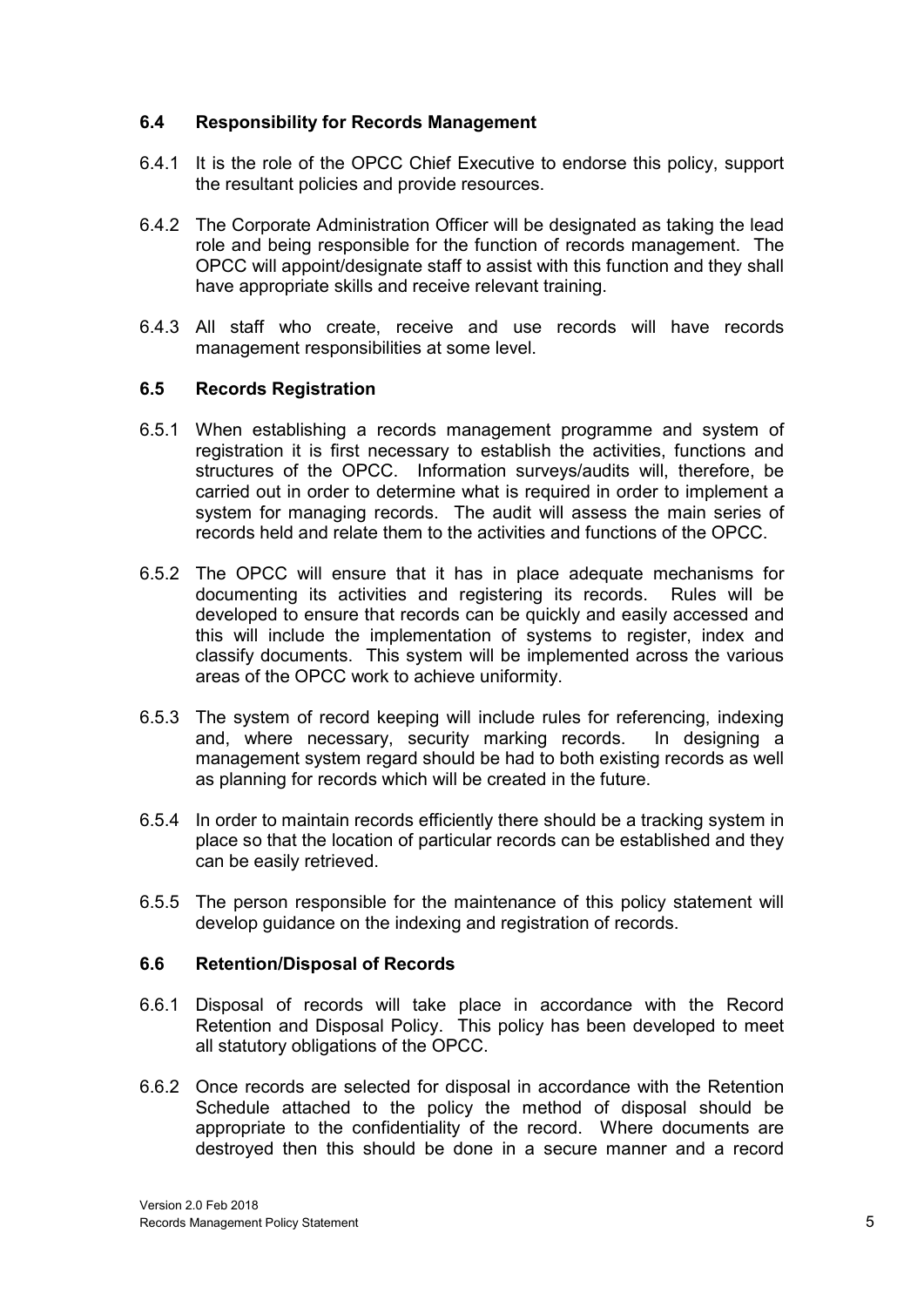should be kept, containing the reference, a description and the date of destruction.

- 6.6.3 A system will be developed to record the decisions that have been made in relation to the disposal of records and appraisal of those decisions.
- 6.6.4 All records should be accurate and not kept longer than is necessary and, in any case, should only be retained for one (or more) of the following criteria:
	- legal requirement;
	- public interest: or
	- **•** business need.
- 6.6.5 Where a record which is due for destruction becomes the subject of a request for information then destruction should be delayed until the request has been satisfied or, in the case of a refusal, until any complaint and appeal mechanisms have been exhausted. However, before a request for information has been received routine amendments or even deletion can take place.

### **6.7 Electronic Records**

- 6.7.1 In relation to the management of the OPCC's electronic records the principles of this policy are of equal application. There are, however, different means of addressing compliance where the information has been captured electronically.
- 6.7.2 Effectively managing these records will require:
	- maintaining structured folders which logically group information together;
	- security arrangements to ensure that the integrity of the records can be maintained; and protections from loss or destruction etc.
- 6.7.3 It should be remembered that it may be necessary for electronic records to be transmitted from one system to another and their format should be consistent with this. It should also be possible to cross reference electronic records to corresponding paper records.

#### **6.8 E-mail**

- 6.8.1 Unless passed over a secure network, the content of e-mails and attached documents should be regarded as being open to the public. Hence information which is not suitable for the public domain should not be processed or stored on personal computing equipment.
- 6.8.2 Material with security markings should not be sent electronically to personal, unsecure email addresses.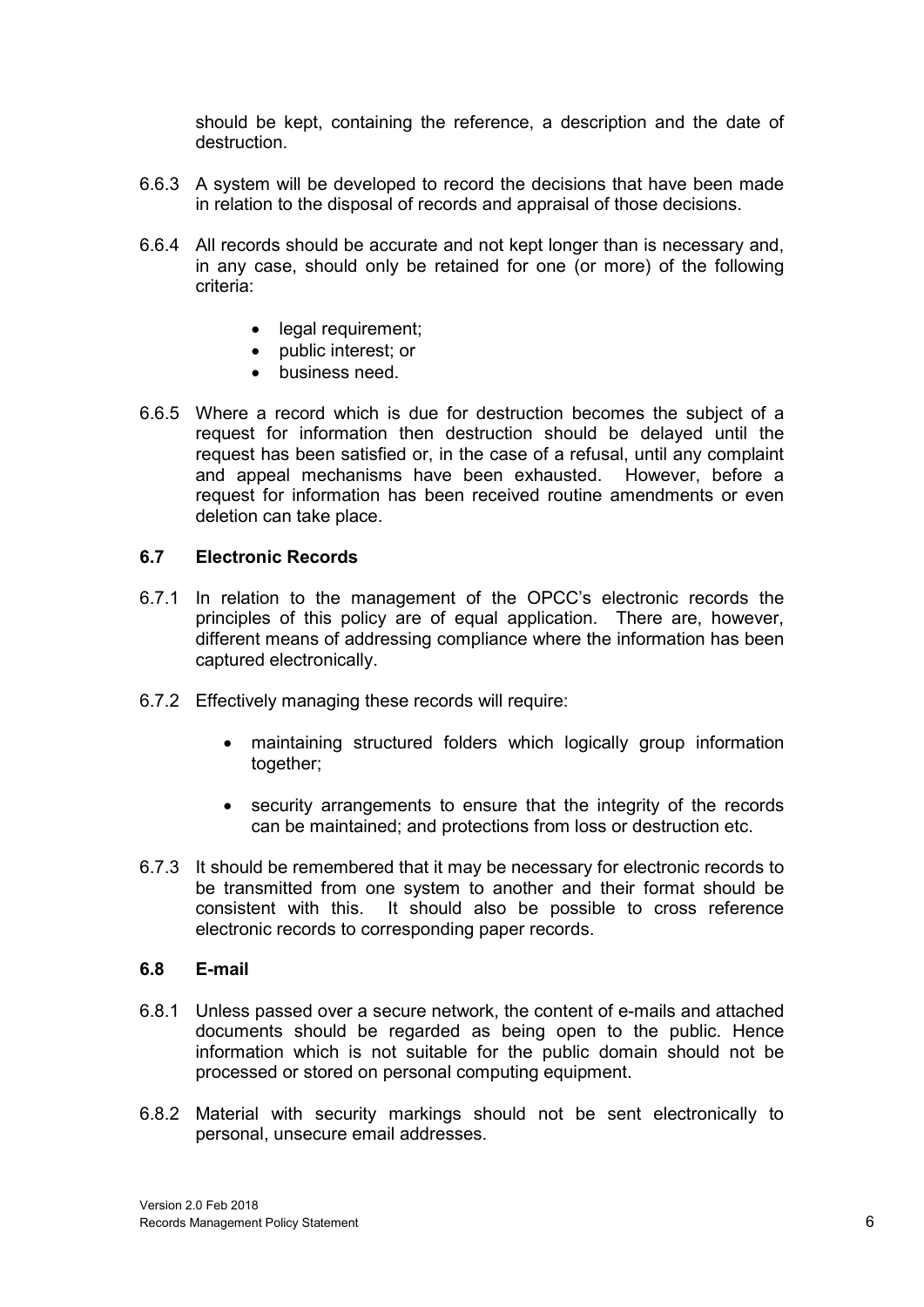6.8.3 Detailed practical guidance on how to comply with the requirements of Data Protection and Freedom of Information legislation is provided in the 'Managing Emails Guidance' document.

# **6.9 Website**

- 6.9.1 The Research and Policy Intern with support from the Research and Policy Officer and Corporate Administration Officer will have responsibility for managing the content and updating the OPCC's website.
- 6.9.2 All members and staff will be required to contribute appropriate content from time to time.

# **6.10 Security of Records and Maintenance**

6.10.1 Records management systems will be designed so that records can be maintained securely, with appropriate safeguards and access controls in place. Staff will be instructed on how to use the systems to their best advantage so that all the potential benefits are realised.

# **6.11 Government Security Classification Scheme**

- 6.11.1 Police forces use the Government Security Classification Scheme. This policy advocates that the same classification scheme be adopted in respect of the information assets created, maintained and stored by the OPCC.
- 6.11.2 In deciding the correct marking for any information, the initiator should consider how damaging the consequences would be if the material was lost, stolen, disclosed or destroyed. Detailed guidance on the application of GSCS is set out in Appendix 2 of the 'Governance Classification Scheme and Management Rules'.

# **7. Review**

7.1 The OPCC undertakes to regularly audit its records management procedures to ensure compliance with this policy statement and the resultant policies and to incorporate any major changes that need to be made.

# **8. Contact Us**

8.1 Our full title and address for sending any document is:

OPCC for Lincolnshire Deepdale Lane Nettleham Lincoln LN2 2LT